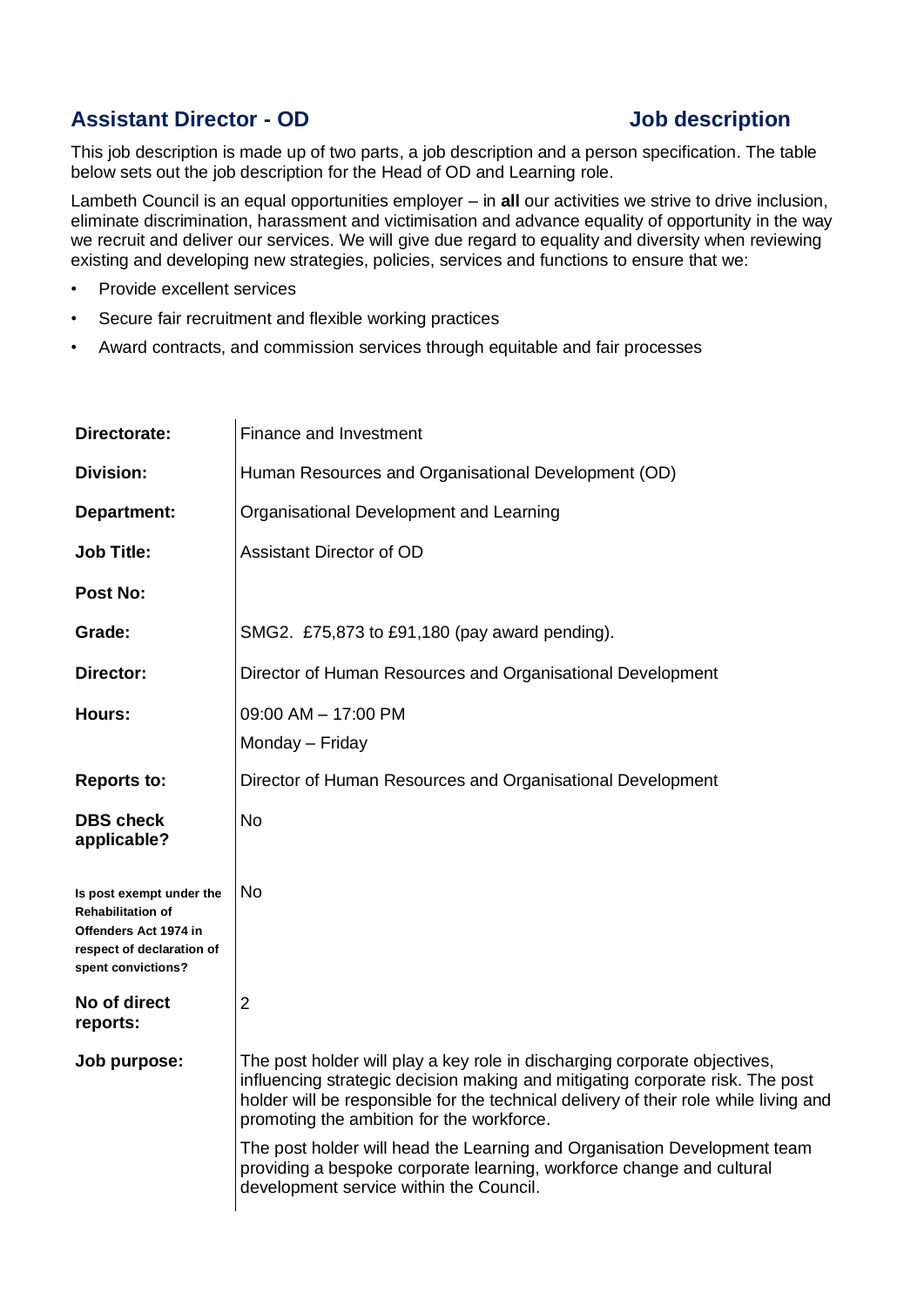#### **Main duties and responsibilities OD & Learning**

- Working in collaboration and partnership with the services; responding to their diverse needs and contributing to the delivery of key outcomes for the Council.
- Lead on the development and implementation of the Council's OD strategy and associated actions plans.
- Providing professional expertise and challenge that build organisational, directorate and people capabilities effectively.
- Driving forward the improvement of employee performance and the building of a strong and rigorous development culture.
- Inform the Council's corporate Apprenticeship strategy to ensure continued growth and augmentation of all apprenticeship opportunities both within the Council and the Borough.
- Developing the capacity of the organisation to be the most effective it can be in delivering sustained and improved outcomes for residents over the long term, by:
	- $\circ$  Providing overall leadership of the training and development activity within the council ensuring that any related activities underpin the achievement of the council's vision, and deliver better learning outcomes across the council's L&D budget
	- $\circ$  Equipping managers and leaders within the organisation with the skills, knowledge and behaviours required for the achievement of strategic objectives
- Aligning all corporate interventions impacting on culture, reviewing and amending current activity and proposal for future intervention up to three years
- Ensuring the embedding of our ambitions for our workforce as alive in the organisation using front line peer groups and support networks to extend the reach and impact of our ambitions
- Support the business to identify issues and opportunities, and develop appropriate interventions and solutions that facilitate improved processes concerning team and individual performance, cultural change and workforce development.

#### **Stakeholder Relationships**

Internal: Management Board, Directorate leadership teams, peers, staff forum chairs, EDI leads, Trade Unions

External: National consultation groups, Strategic partners, Other Local Authorities, Partner Organisations, Professional Bodies

### **Flexibility**

The above is not an exhaustive list and the role holder may be required to undertake additional or alternative tasks and duties as the needs of the business dictate, provided they are within the individual's capabilities and skills set at an appropriate level.

### **Variation**

This is a description of the job as required at the date shown. It is the practice of this Authority to periodically examine job descriptions, update them and ensure that they relate to the job performed, or to incorporate any proposed changes. This procedure will be conducted by the appropriate manager in consultation with the postholder.

In these circumstances it will be the aim to reach agreement on reasonable changes, but if agreement is not possible the Head of Service reserves the right to make changes to your job description following consultation.

#### **Date: April 2022**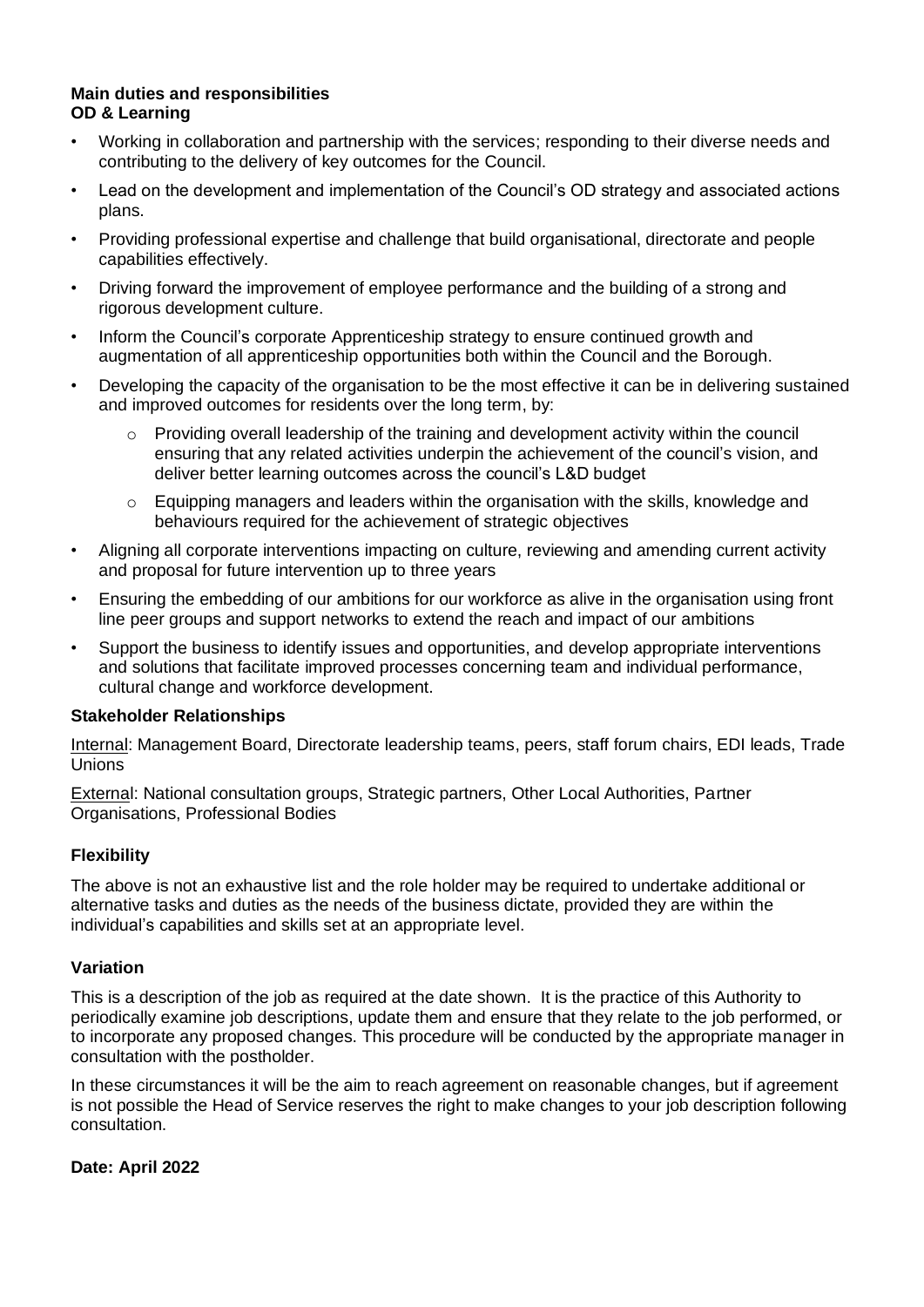# **Person specification**

### **Technical Skills, Core Competencies and Other Attributes**

The person who wishes to fulfil the role of Assistant Director of OD is expected to demonstrate the following throughout their work:

#### **Technical Skills**

The person who wishes to fulfil this role is expected to demonstrate the following Technical Skills throughout their work:

| <b>Technical Skills</b>                               | <b>Description</b>                                                                                                                                                                                                                                                                                                                                                                              |
|-------------------------------------------------------|-------------------------------------------------------------------------------------------------------------------------------------------------------------------------------------------------------------------------------------------------------------------------------------------------------------------------------------------------------------------------------------------------|
| Diagnose, design,<br>deliver                          | Application of diagnostic tools at individual, team and organisation level<br>Design interventions proportionate to organisation readiness, and<br>aligned to pace and ambition of change<br>Facilitation of small and large group, individual feedback, team and<br>$\bullet$<br>organisation level development sessions, formal and informal.<br>Assess and develop an approach to leadership |
| <b>Organisation Design</b><br><b>Skills</b>           | Assess the results of interventions and make mindful recommendations<br>to services<br>Explore and present service needs with a business focus<br>Define outcomes for interventions and measure their short and long-term<br>impact and value                                                                                                                                                   |
| <b>Evaluation skills</b><br>Performance<br>Management | Develops, designs and agrees the guiding principles, as well as clear<br>rationale, for how the organisation manages individual performance<br>Develops a performance management framework<br>Motivates key stakeholders to embrace effective performance<br>management and creation of a performance culture                                                                                   |
|                                                       | Challenges senior managers to adopt performance-driven cultures that<br>embrace the guiding principles                                                                                                                                                                                                                                                                                          |
| ∪ore<br><b>Competencies</b>                           | <b>Description</b>                                                                                                                                                                                                                                                                                                                                                                              |
| <b>Evidence Base</b>                                  | Ability to evaluate and provide unique insight and strategic advice on<br>overarching trends, customer behaviour and other cost drivers affecting<br><b>Lambeth Council</b>                                                                                                                                                                                                                     |
| Communications &<br>Influence                         | Ability to engage and gain buy-in through their communication style and<br>approach. Understands and anticipate their audience's position or<br>response and adapts their message in order to gain their commitment                                                                                                                                                                             |